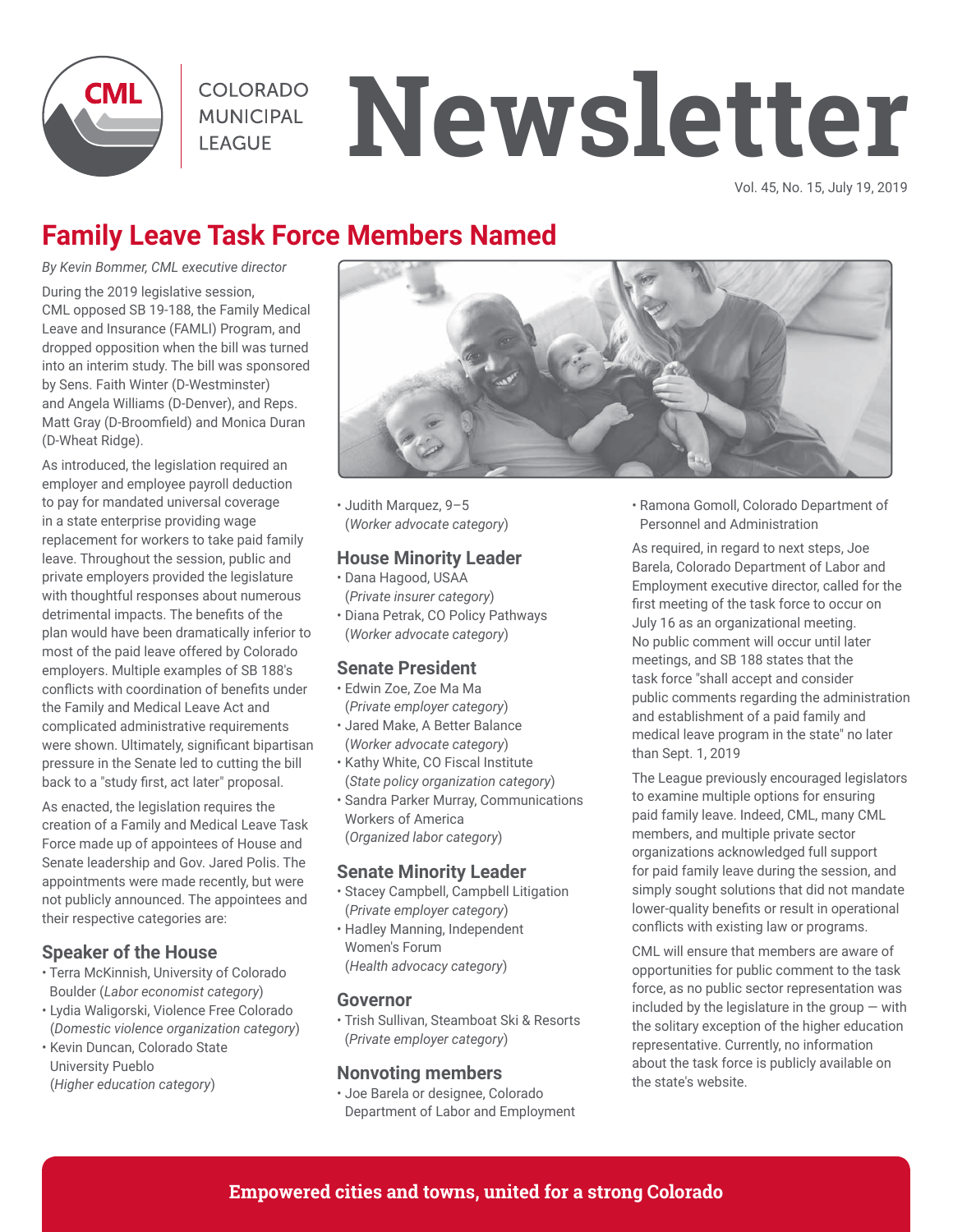# **Classified Corner**

The Mt. Crested Butte Police Department has for sale a **2007 Chevrolet Tahoe** 4WD, 142,500 miles, white, new battery, working light bar with controls, working radar — front/rear antennas, wired and antenna for VHF radio, full cage, locking gun rack for two long guns, good condition. This vehicle is being offered at a discount from market price to any law enforcement agency that may benefit from the purchase. Any offer considered. Photos available. Contact Marge at 970-349-6516 or m.trautman@mtcbpd.us.

#### **For Free**

The Town of Hudson's Marshal's Office is offering at no cost to any law enforcement agency three surplus vehicles: a **2010 Chevy Impala** with emergency equipment; a **2011 Chevy Impala** with emergency equipment; and a **2010 Dodge Charger**. For details, contact Chief Michael Maudlin at 303-536-9311.

# **Mayor's Day**

at the Colorado State Fair on Saturday, **Aug. 31.** The Mayor's exclusive VIP package includes four admission tickets, VIP parking and VIP clubhouse access. Pueblo Mayor Nicholas Gradisar will welcome attendees at 11:30 a.m. in the VIP clubhouse.

For more information or to RSVP by **July 30,**  email your name, mailing address, daytime phone number, and number of admission tickets needed to cityadmin@pueblo.us.



*CML Newsletter* (ISSN 7439903) is published biweekly by the Colorado Municipal League, 1144 Sherman St., Denver, CO 80203-2207, for

#### **Designer and Editor: Christine Taniguchi Circulation/mailing lists: Mark Vanderbrook**

Colorado's municipal officials. (USPS 075-590) Periodical postage paid in Denver, CO.

POSTMASTER: Send address change form 3579 to Colorado Municipal League, 1144 Sherman St., Denver, CO 80203-2207; (p) 303-831-6411 / 866-578-0936; (f) 303-860-8175.

Subscription to *CML Newsletter* is offered as a portion of member dues. Cost to nonmembers is \$300 per year.

# **Roadside Panhandling Regulations: For Sale Keep It Constitutional**

*By Elizabeth LeBuhn, CML law clerk*

A recent decision out of the Tenth Circuit Court of Appeals may impact any municipality that has adopted or is looking to draft an ordinance restricting roadside solicitation or panhandling.

Sandy City, Utah, passed an ordinance in 2016 that makes it "illegal for any individual to sit or stand in or on any unpaved median, or any median of less than 36 inches for any period of time." The Tenth Circuit upheld this ordinance in the case of *Evans v. Sandy City* as to its validity in terms of time, place, and manner of restricting speech, after the panhandler who challenged the ordinance claimed it unconstitutionally violated his First Amendment rights.

Notice that the Sandy City ordinance was not specifically written as a ban on panhandling or solicitation. The public safety concerns driving the prohibition are to keep pedestrians off of these narrow medians — no matter who they are  $-$  to avoid a dangerous proximity to passing vehicles and the high likelihood of accidents occurring when people can easily slip and stumble into traffic.

Content-neutral, safety-based ordinances that have an incidental effect on panhandlers do not violate their First Amendment rights, because these types of bans on narrow medians affect all individuals and not just roadside solicitors. The court also emphasized that the Sandy City ordinance allowed panhandlers to communicate safely with motorists elsewhere in the right-ofway, for example, on wider medians or from adjacent sidewalks.

If your municipality is looking to either create or amend an ordinance such as the one Sandy City made, basing such an ordinance on median width and public safety — narrowly tailoring the ordinance as to its scope and purpose — may be a way to address the issue.

# The City of Pueblo is hosting Mayor's Day **CML Sunsets Cities and Towns Week**

After 10 successful years of celebrating Colorado Cities and Towns Week, CML has elected to sunset this campaign. While there will no longer be a dedicated week for this outreach, CML is excited to continue to offer resources to assist municipal officials in serving their constituents through the advocacy, information and training we provide every day. For any members in need of ideas for connecting with citizens, CML is happy to share toolkits of ideas that have been successful in past Cities and Towns Weeks for use throughout the year; there is no need

to wait for a specific week to implement them! Use these tools in conjunction with existing municipal events, ribbon cuttings, project announcements or any other occasion to celebrate what makes your city or town great!

We thank the elected officials, managers, clerks, public information officers, and other staff who have been so instrumental in celebrating Cities and Towns Week over the past 10 years, and we look forward to working together to find new ways to recognize the outstanding work that you do.

# **CCOERA to Rebrand after 51 Years**

In response to member suggestions, the Colorado County Officials and Employees Retirement Association (CCOERA), a CML associate member, announced it has changed its name to the Colorado Retirement Association (CRA).

The new name better enables the association to attract more Colorado entities, particularly municipalities and special districts. Expanding service to more entities is necessary for continued growth and to continue providing exceptional service to members.

CCOERA enables Colorado local government employees to maximize savings for retirement through flexible investment options, best-inclass fund access and a menu of retirement plan products and services. The association administers 401(a) defined contribution and 457(b) deferred compensation retirement plans for 51 counties, 47 municipalities, and 122 special districts across Colorado. Learn more at *www.ccoera.org*.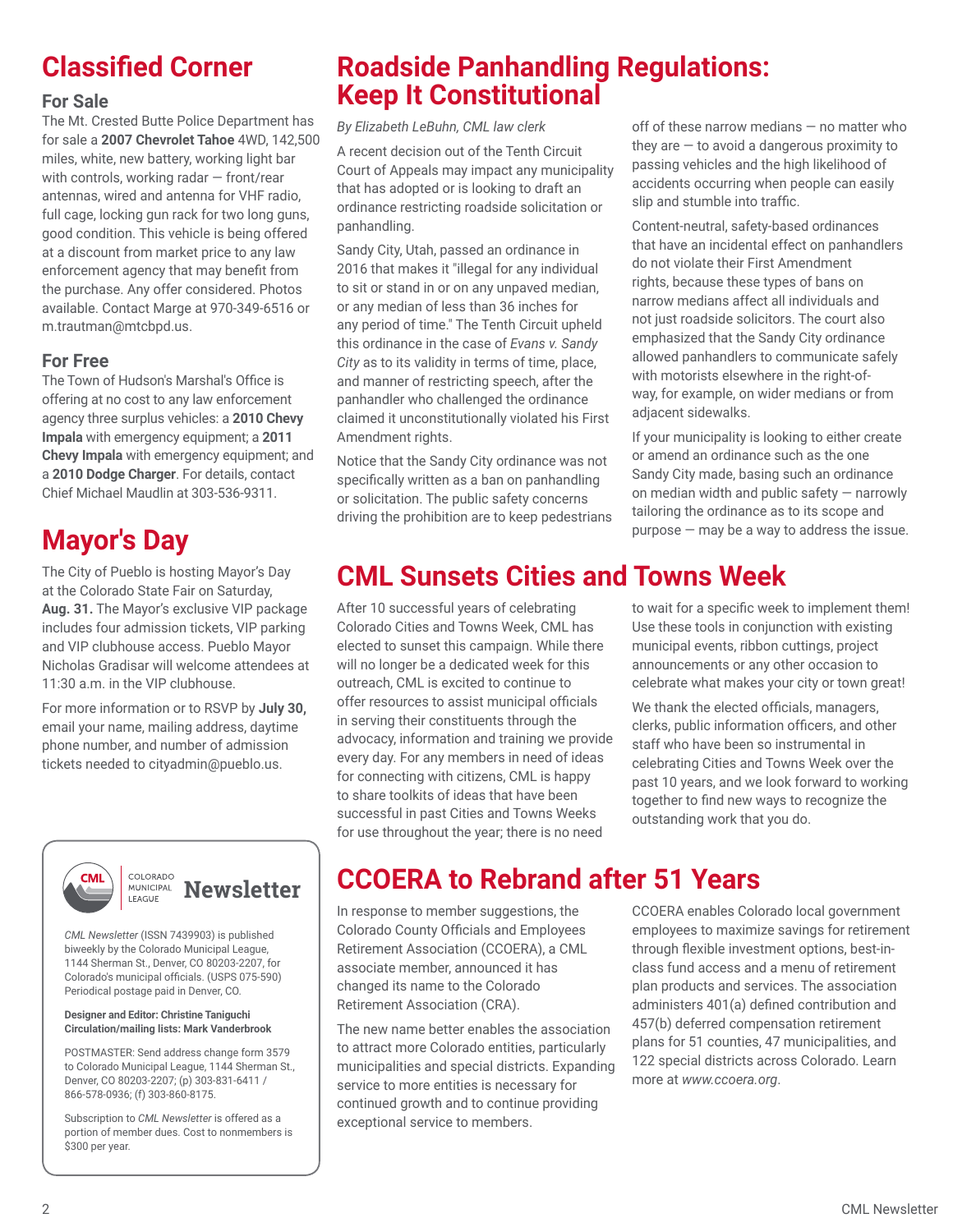# **CML and CIRSA Release Updated Elected Officials Handbook**

CML and CIRSA are pleased to announce the newly revised and expanded edition of the popular *Ethics, Liability & Best Practices Handbook for Elected Officials*. Free for municipal members, this publication covers many of the issues of greatest concern to elected officials from the standpoint of

maximizing excellence and effectiveness, while minimizing the risk of liability. The content, ranging from personnel matters to open meetings to social media use, is engaging, on point, and light on the legalese. Log in at *www.cml.org* to request a copy.

# **Research Corner: NLC Housing Task Force Releases New Report**

*By Meghan Dollar, CML legislative and policy advocate, and Melissa Mata, CML municipal research analyst*

In late 2018, the National League of Cities created a national task force, chaired by Washington, D.C., Mayor Muriel Bowser and including former Denver Councilmember Albus Brooks, to address housing availability and affordability. In July, the task force released "Homeward Bound: The Road to Affordable Housing," a report offering an overview of the housing crisis, case studies, and policy recommendations for both national and local leaders.

The five local recommendations are:

- 1. Establish local programs by combining programs and financing streams to support housing goals.
- 2. Modernize local land use policies, including zoning and permitting, to rebalance housing supply and demand.
- 3. Identify and engage broadly with local stakeholders and coordinate across municipal boundaries to develop a plan to provide housing opportunities for all.
- 4. Support the needs of distinct subpopulations including the homeless, seniors, and persons with conviction histories.
- 5. Prioritize equitable outcomes in housing decisions, as it is an essential component for success.

At first glance, many of these recommendations are not new for Colorado local government officials, though the question may remain as to the best way to implement them. The value of the report

then comes in the case studies provided, showcasing innovative solutions and approaches from cities and towns around the country. Download the full report at *www.nlc.org/resource/homeward-bound-theroad-to-affordable-housing* to read more detailed recommendations on specific topics, such as:

- addressing vacant and dilapidated housing;
- preserving existing affordable housing and supporting populations at risk for displacement;
- collaborating with both traditional partners, such as other governmental agencies, and less conventional partners, such as health care organizations;
- using data in planning and decision making, and taking a holistic approach to housing, considering how environmental factors and the local transportation network might exacerbate housing challenges; and
- gaining community buy-in for the necessary land use decisions.

As mentioned in a previous newsletter, the State of Colorado recently passed legislation to invest millions into affordable housing in Colorado. In the next year, look for more information about funding opportunities through the Division of Housing in the Colorado Department of Local Affairs. For more information on housing-related issues, contact Meghan Dollar (mdollar@cml.org).

# **Economic Development Mobile Tour**

Does your community want to learn more about Business Improvement Districts (BIDs), Downtown Development Authorities (DDAs), and Urban Renewal Authorities (URAs)? Could one or more of these be a tool to help with downtown development in your town? Why sit in a conference room to learn when you can visit in person? Join the Colorado Municipal League (CML) and Downtown Colorado Inc. (DCI), **Aug. 1,** 9 a.m.–5 p.m., on a mobile tour in Colorado Springs and Castle Rock.

This is our second annual economic development mobile tour. Participants will visit the BIDs, DDAs, URAs and partner groups in both communities to showcase how these tools work, what they have accomplished, how they work with others, and what their plans are for the future. CML and DCI are inviting their member cities and towns to see Colorado Springs and Castle Rock projects and learn from the elected officials and business owners involved. **Transportation and lunch included!**

Visit *www.downtowncoloradoinc.org* for more information and to register.

# **CML Seminar on Municipal Law**

The 2019 CML Annual Seminar on Municipal Law takes place **Sept. 27–28** at the DoubleTree by Hilton Greeley at Lincoln Park. This seminar provides expert Colorado-specific information relevant to the daily practice of municipal attorneys in the state, as well as opportunities to network with peers.

CML has contracted special lodging rates, and online reservations and registration are now open. For more details, visit *bit.ly/2XIvUXG.*